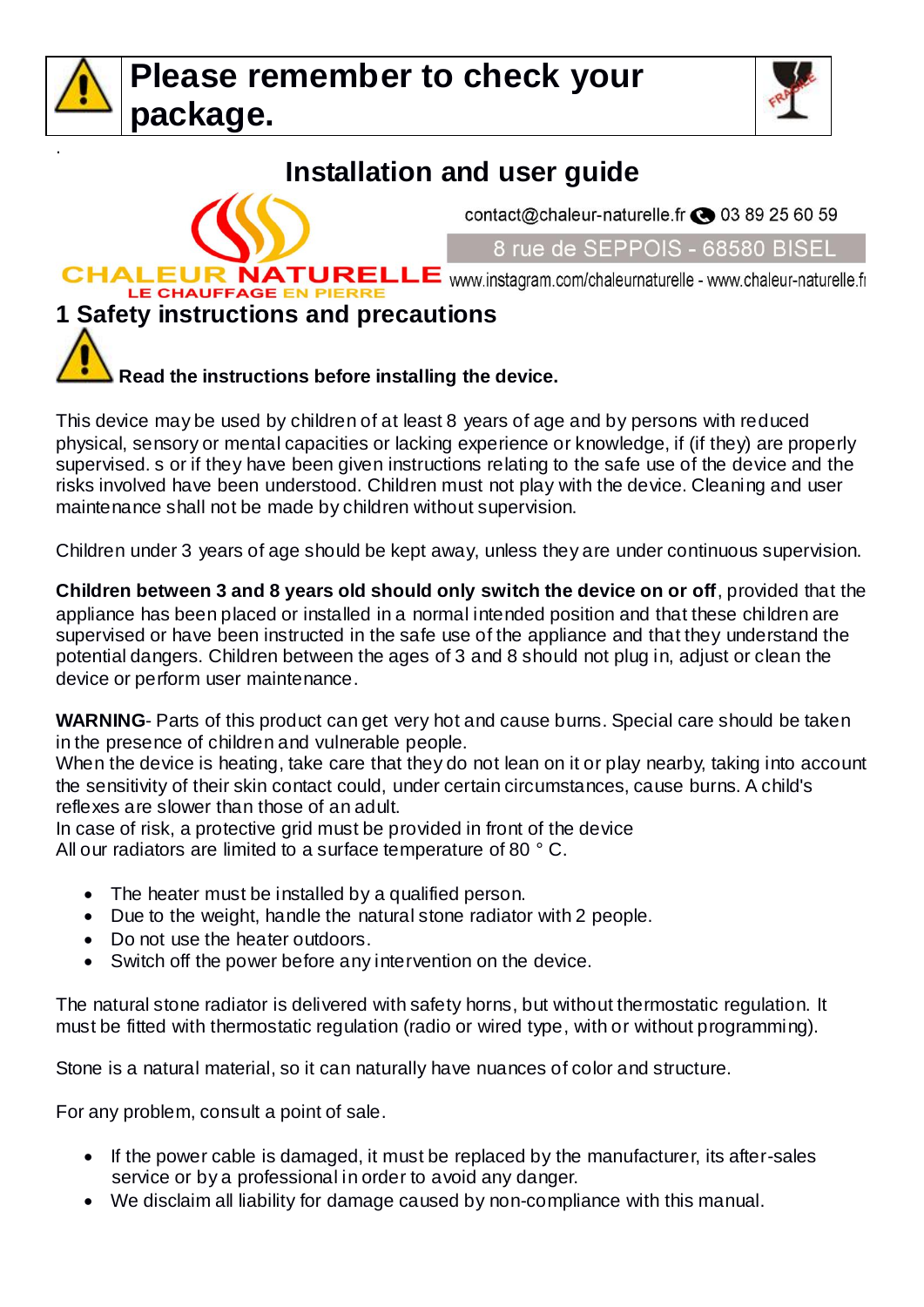- It is not necessary to put the natural stone heater to the maximum, the temperature of the room will not rise faster.
- The radiator can be cleaned with a damp cloth, never use abrasive products.

| In order to avoid overheating, it is<br>forbidden to cover or obstruct the device.<br>Ceiling installation prohibited. |  |
|------------------------------------------------------------------------------------------------------------------------|--|
| If the klixon is reset, it is essential to call<br>a qualified technician.                                             |  |

# **2 Install your device**

The installation must comply with the standards in force in the country of installation. Respect the minimum lateral safety distances (Diagram 1 and diagram 3) with the ground and with obstacles.

• Place any object (furniture, armchairs) at least approximately 50 cm from the front of the appliance to promote air circulation.

• Leave at least 15 cm between the top of the device and a tablet.



• Position the bottom of the radiator at least 15cm from the ground.



• The natural stone radiator is class 1. It must imperatively be mounted more than 60cm outside the volume of a shower or a bathtub.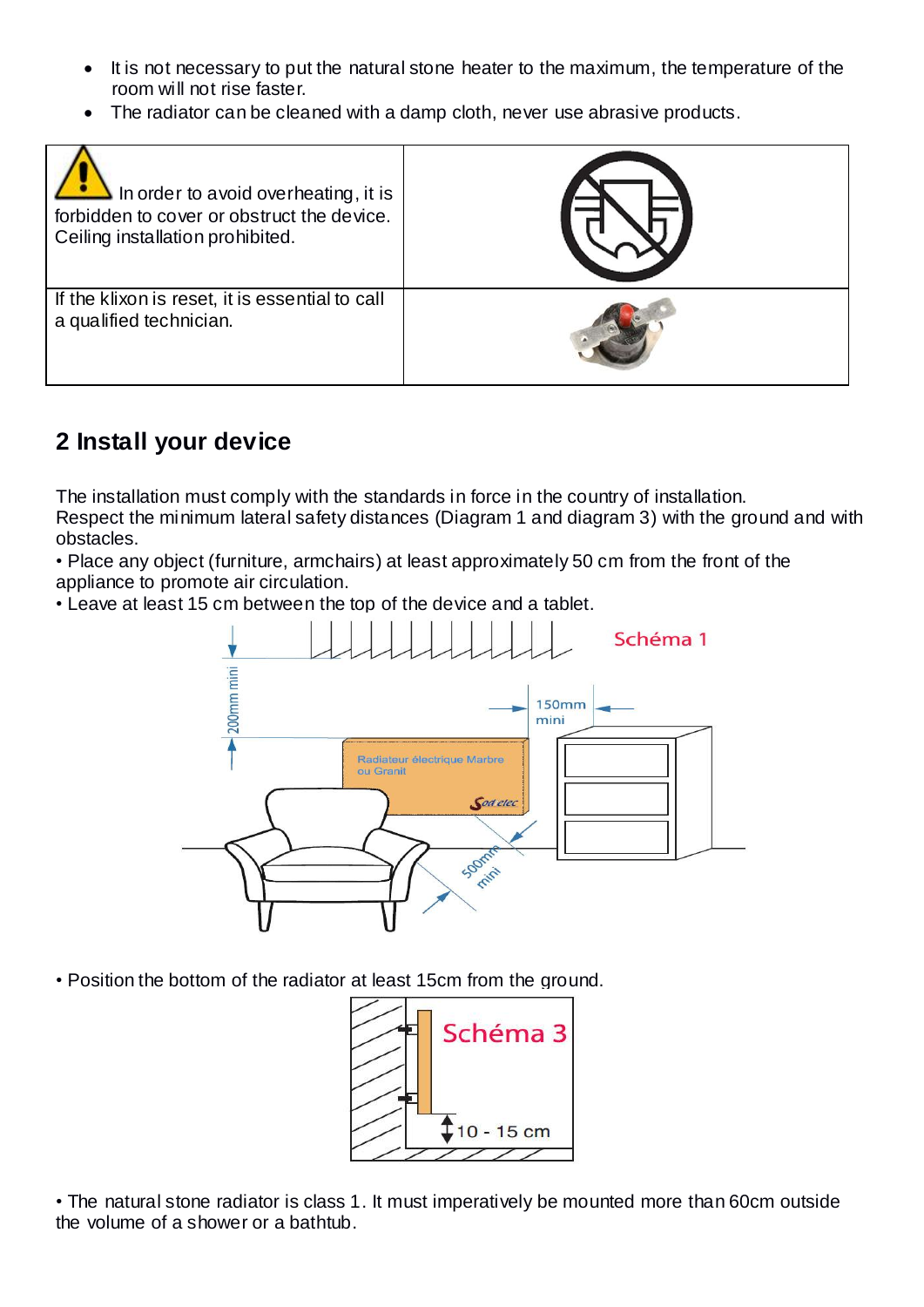

- The heater should not be placed directly below an outlet.
- To use fixing screws adapted to the nature of your wall.

### **3 Choice of location**

It is the location, size and number of radiators that optimize the comfort of each room. If your room is not well insulated, place the heater as close as possible to the cold air source, such as the window. Placed near the window, your radiator effectively fights the "cold radiation" coming from outside, and helps prevent the effects of fogging. If the radiator is farther away from the cold air source, the occupant of the room is between two temperatures, this is the "cold zone / hot zone" effect. Also avoid recesses or door returns. If you want to install an electric heater in a bedroom, it should be placed away from the part of the bed where your head rests. Otherwise, walls perpendicular to the coldest wall may be suitable.

**With several radiators in the same room, the comfort is higher** thanks to a better distribution of radiation. Radiators in the same room must be set to an identical position, or an electronic radio thermostat with several receivers.

### **4 Installation of wall brackets**

The fixings are supplied with the radiator (support + bolts). On the other hand, it is advisable to use anchors and retaining screws according to the materials on which you plan to install the radiator.

**Electric natural stone heaters can be installed vertically, horizontally or even diagonally.**

Watch out for the weight of natural stone radiators !!!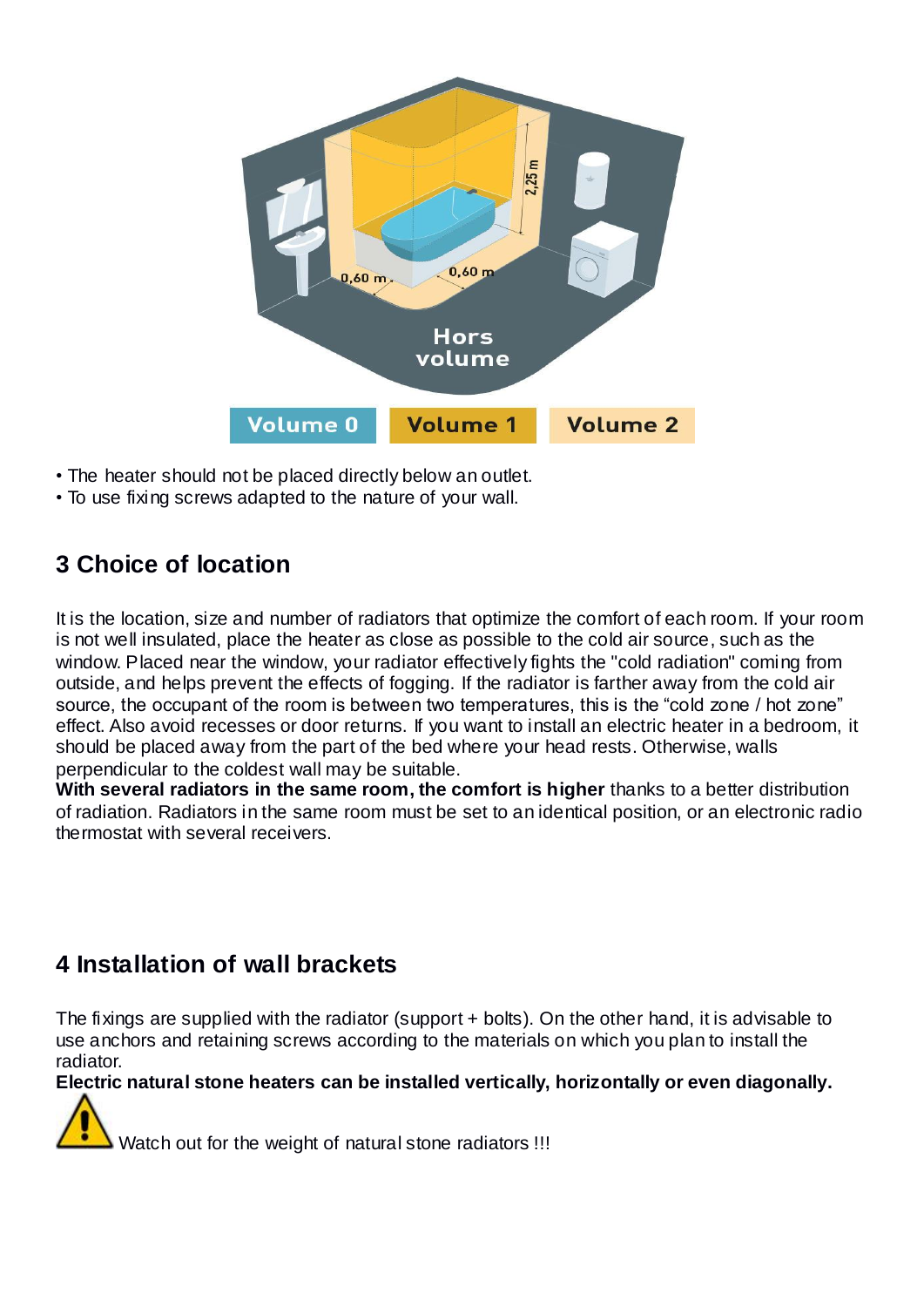



Attention : La hauteur du radiateur est décalé de 4 cm vers le bas par rapport au support du montage. Il faut donc remonter de 4cm pour obtenir la position du radiateur définitive.

Choose the location of the device taking into account the safety distances according to diagram 1, 2 and 3. Mark the drilling position with a pencil. Drill and screw the supplied mounting brackets. Put the bolts in place according to diagram x and put the device in place on the supports. After checking that the device is securely held in the brackets, tighten with a 13 mm spanner.



Warning: due to the heavy weight of natural stone radiators, it is imperative to operate with 2 people.



Natural stone radiators can be installed in a horizontal or vertical position, always respecting the minimum safety distances (chapter 1).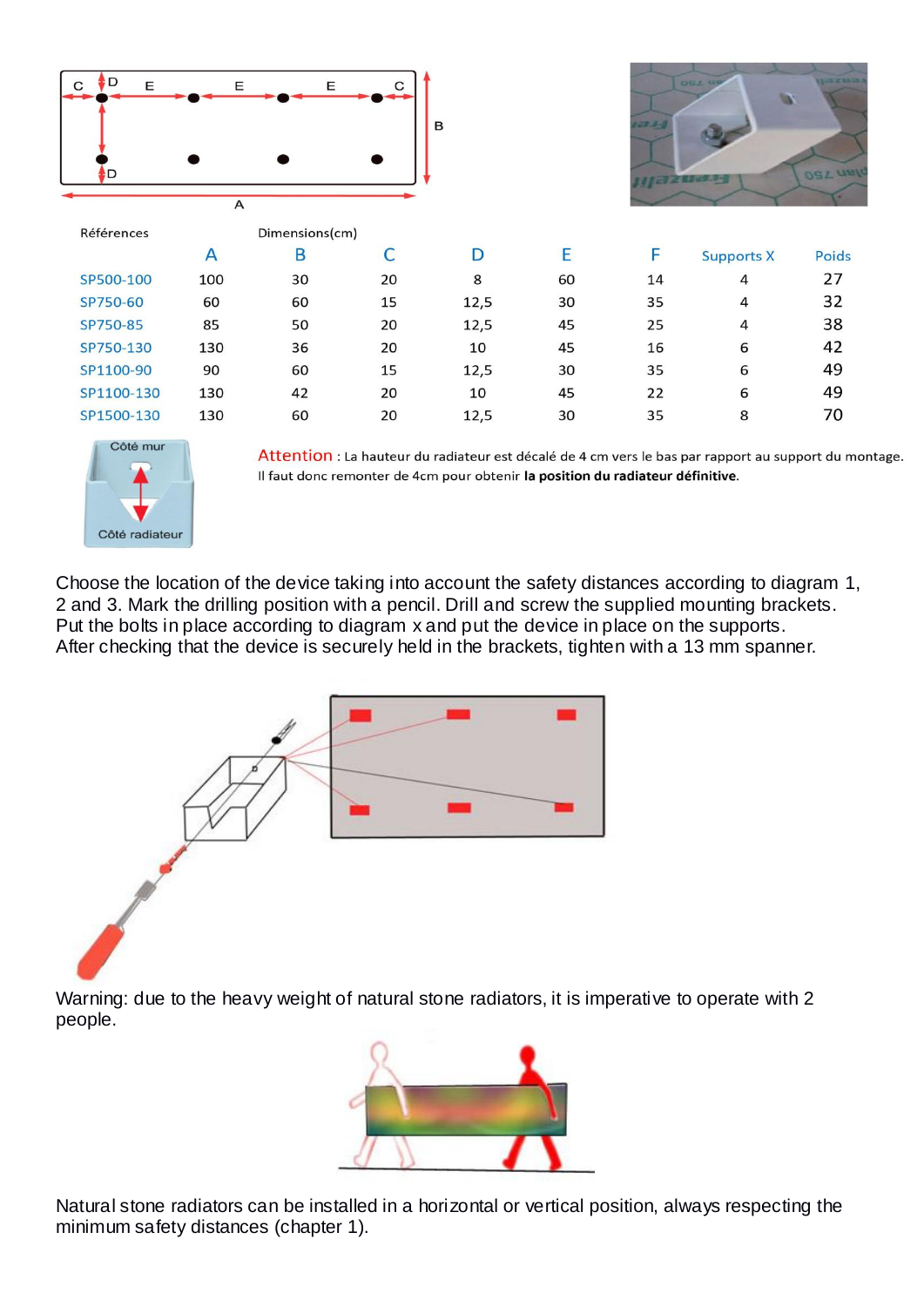# **5 Connection of the natural stone radiator**

- The electric power supply for the radiator is provided in  $230V \sim AC 50Hz$  single phase.
- Before making any electrical connection, switch off the relevant supply circuit breaker.
- The electrical supply to each radiator must be protected by a single phase phase + neutral circuit breaker of 16 A rating, minimum 1.5mm² power cable section for radiators from 500 W to 1500W, up to 2250W in series assembly.
- 30mA differential protection compulsory upstream of the protection. The connection to the mains will be made using the 3-wire power cord (brown: phase, blue: neutral, green / yellow: earth) to a connection box. Earthing compulsory.
- The power supply must comply with standard NF C15 100.
- Natural stone radiators must be equipped with a thermostat as shown in the diagram opposite.



The receiver should always be installed in the cool area of the radiator (the bottom rear of the radiator).

Other thermostats can be used (radio or new wired). In case of doubt contact us Wiring diagram of the rear radiator box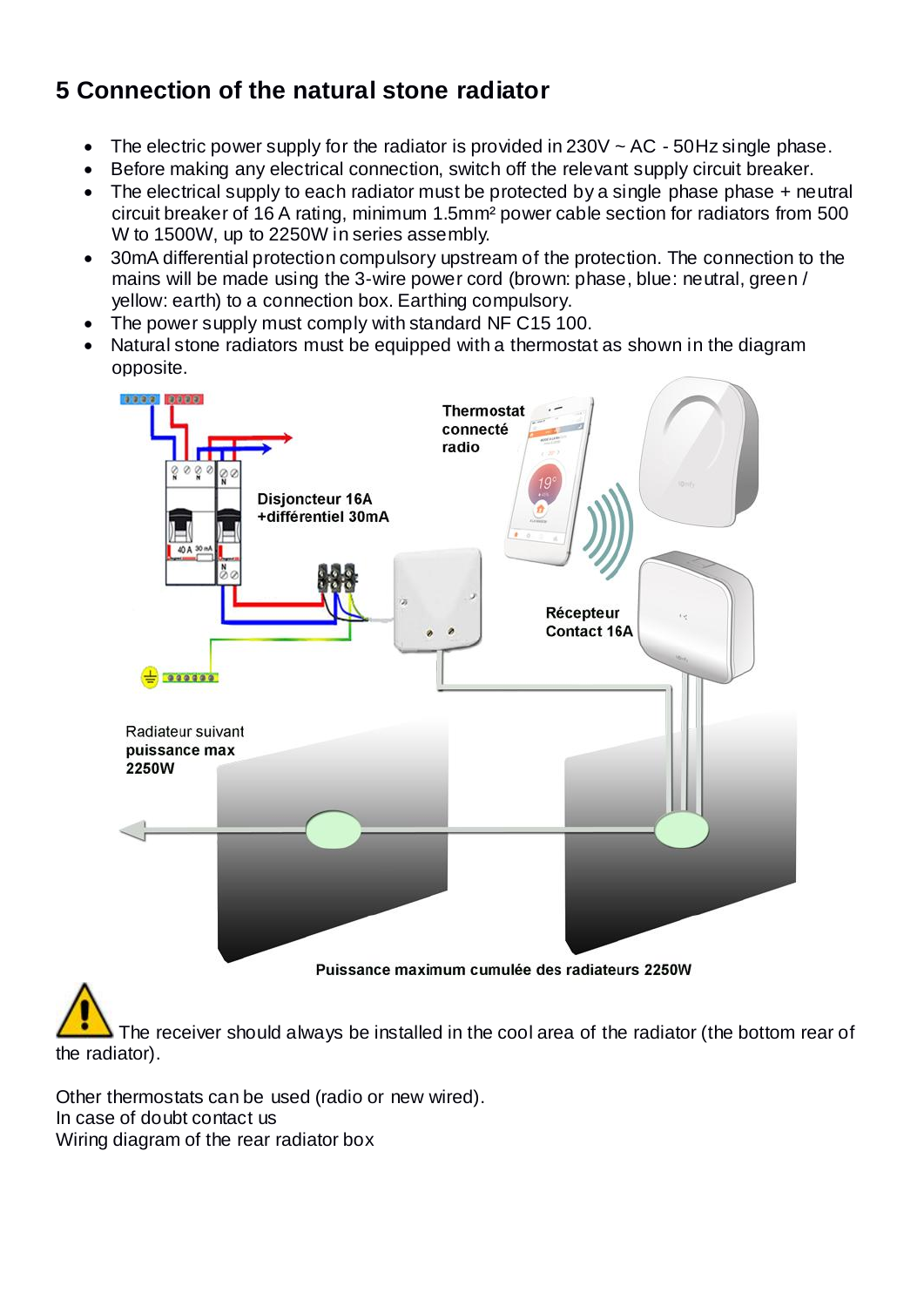

## **6 Series connection**

The installation in series allows beyond an aesthetic research to distribute the weight of the radiators, in particular on the plasterboards (ba13). For the installation of radiators in series, the maximum cumulative power of 2250W must not be exceeded. In addition, a professional must ensure the compatibility of the electrical installation. The terminal block on the back of the radiator is designed for series wiring.

**V**here are examples of installation

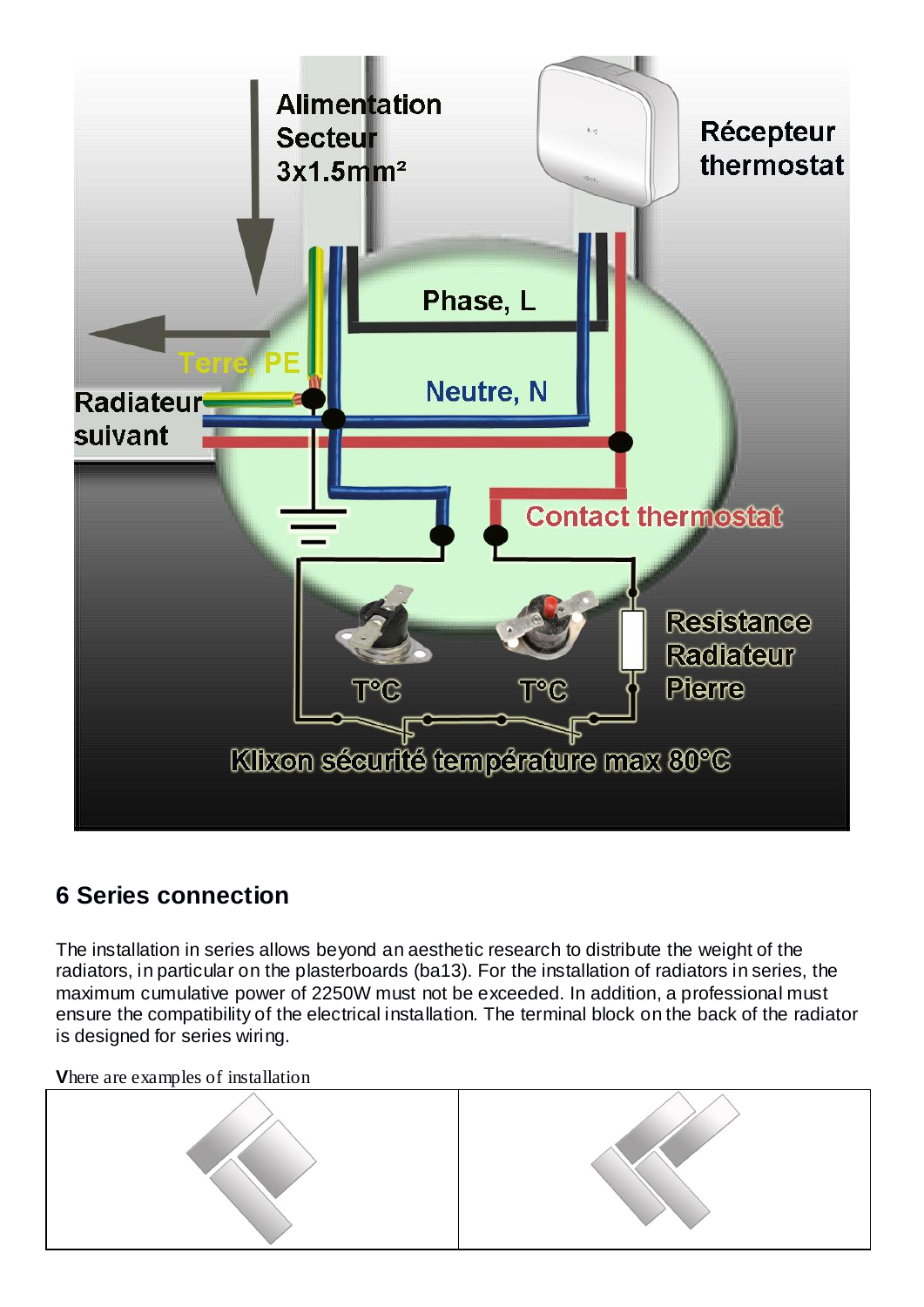

# **7 The guarantee**

- The warranty period is 5 years from the date of purchase.

In the event of a breakdown, repair can only take place in our workshops. The return is the responsibility of the user, this return must be made in the original packaging.

- The guarantee applies in France only.

- The warranty covers the exchange or supply of parts recognized as defective to the exclusion of all damages.

Our warranty does not cover:

1 - Deterioration following shocks or handling errors.

2 - Surges following abnormal variations in lightning voltage, 380V etc.)

3 - Damage resulting from a non-compliant installation (location, electrical connection, undersized radiator, abuse).

### **8 Installation advice - running purlin**

Make sure the transmitter / receiver pairing of your radio thermostat is correct.